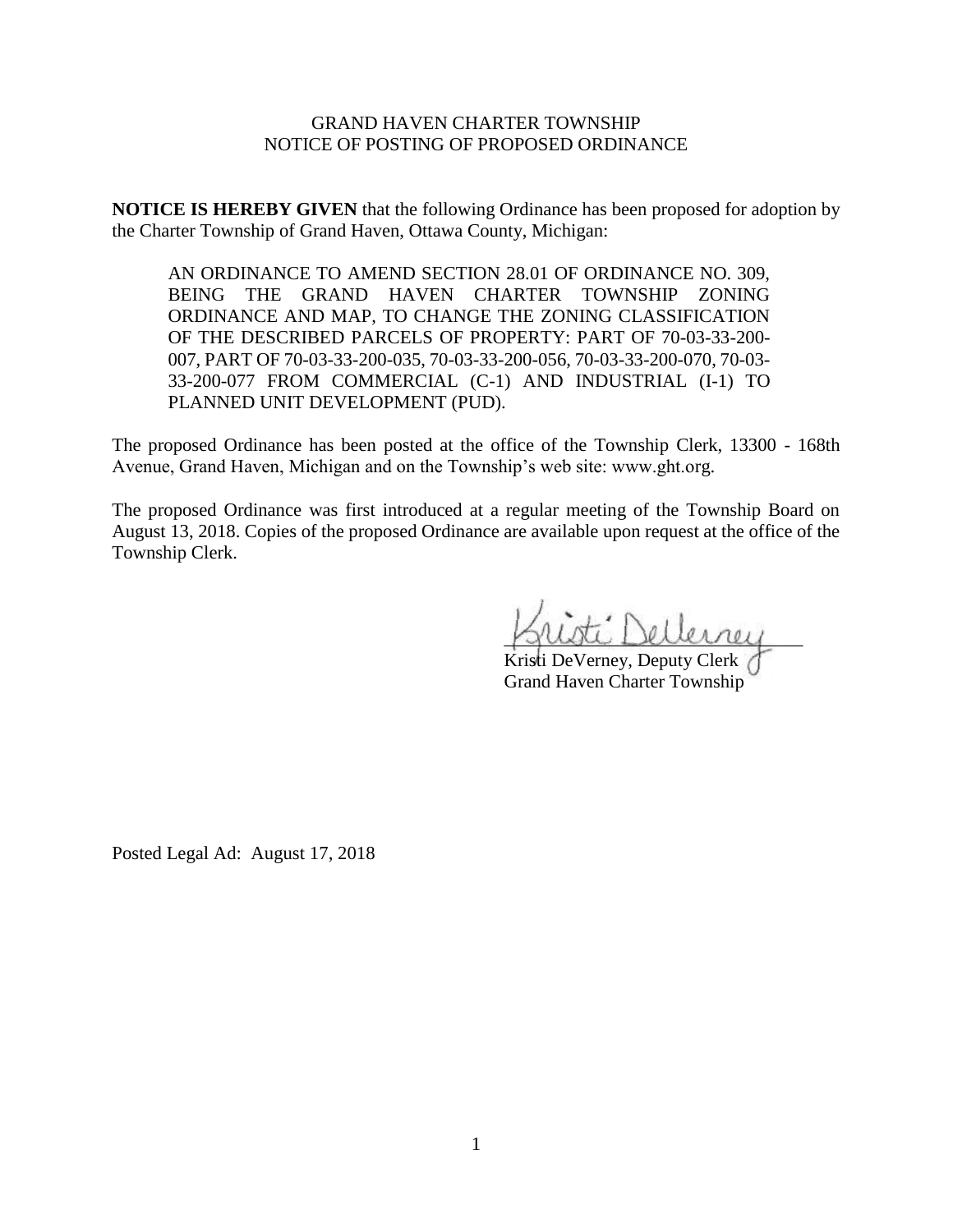## ORDINANCE NO. \_\_\_\_

## **ZONING MAP AMENDMENT ORDINANCE**

AN ORDINANCE TO AMEND CERTAIN PORTIONS OF THE ZONING ORDINANCE AND MAP OF GRAND HAVEN CHARTER TOWNSHIP, OTTAWA COUNTY, MICHIGAN FOR THE PURPOSE OF REZONING CERTAIN LANDS FROM THE COMMERCIAL (C-1) DISTRICT AND INDUSTRIAL (I-1) DISTRICT TO THE PLANNED UNIT DEVELOPMENT (PUD) DISTRICT.

GRAND HAVEN CHARTER TOWNSHIP, COUNTY OF OTTAWA, AND STATE OF MICHIGAN ORDAINS:

Section 1. Amendment. The Zoning Ordinance and Map of the Charter Township of Grand Haven, Ottawa County, Michigan, the map being incorporated by reference in the Zoning Ordinance for the Charter Township of Grand Haven pursuant to Chapter 3, shall be amended so that the following lands shall be rezoned from the Commercial District (C-1) and Industrial District (I-1) to the Planned Unit Development District (PUD). The lands are in the Charter Township of Grand Haven, Ottawa County, Michigan, and are described as follows:

PARCEL NUMBERS: PART OF 70-03-33-200-007, PART OF 70-03-33-200- 035, 70-03-33-200-056, 70-03-33-200-070, 70-03-33-200-077

PART OF THE NE 1/4 OF SECTION 33, T8N, R16W, GRAND HAVEN TOWNSHIP, OTTAWA COUNTY, MICHIGAN, DESCRIBED AS: COMMENCING AT THE NORTH 1/4 CORNER OF SAID SECTION 33; THENCE N90°00'E 594.80 FEET ALONG THE NORTH LINE OF SAID NE 1/4; THENCE S01°58'00"W 283.17 FEET TO THE PLACE OF BEGINNING OF THIS DESCRIPTION; THENCE N90°00'E 375.99 FEET; THENCE S01°58'00"W 73.66 FEET; THENCE N90°00'E 193.44 FEET; THENCE N00°26'43"E 76.63 FEET; THENCE N90°00'E 224.99 FEET; THENCE S00°26'43"W 706.91 FEET; THENCE N89°44'13"W 811.14 FEET; THENCE N01°58'00"E 52.00 FEET; THENCE S89°44'13"E 250.00 FEET; THENCE N01°58'00"E 200.00 FEET; THENCE N89°44'13"W 250.00 FEET; THENCE N01°58'00"E 448.57 FEET TO THE PLACE OF BEGINNING. THIS PARCEL CONTAINS 11.47 ACRES.

Section 2. Effective Date. This amendment to the Grand Haven Charter Township Zoning Ordinance was approved and adopted by the Township Board of Grand Haven Charter Township, Ottawa County, Michigan on \_\_\_\_\_\_\_\_\_\_\_\_\_\_\_\_\_\_, 2018, after a public hearing as required pursuant to Michigan Act 110 of 2006, as amended; after introduction and a first reading on August 13, 2018, and after posting and publication following such first reading as required by Michigan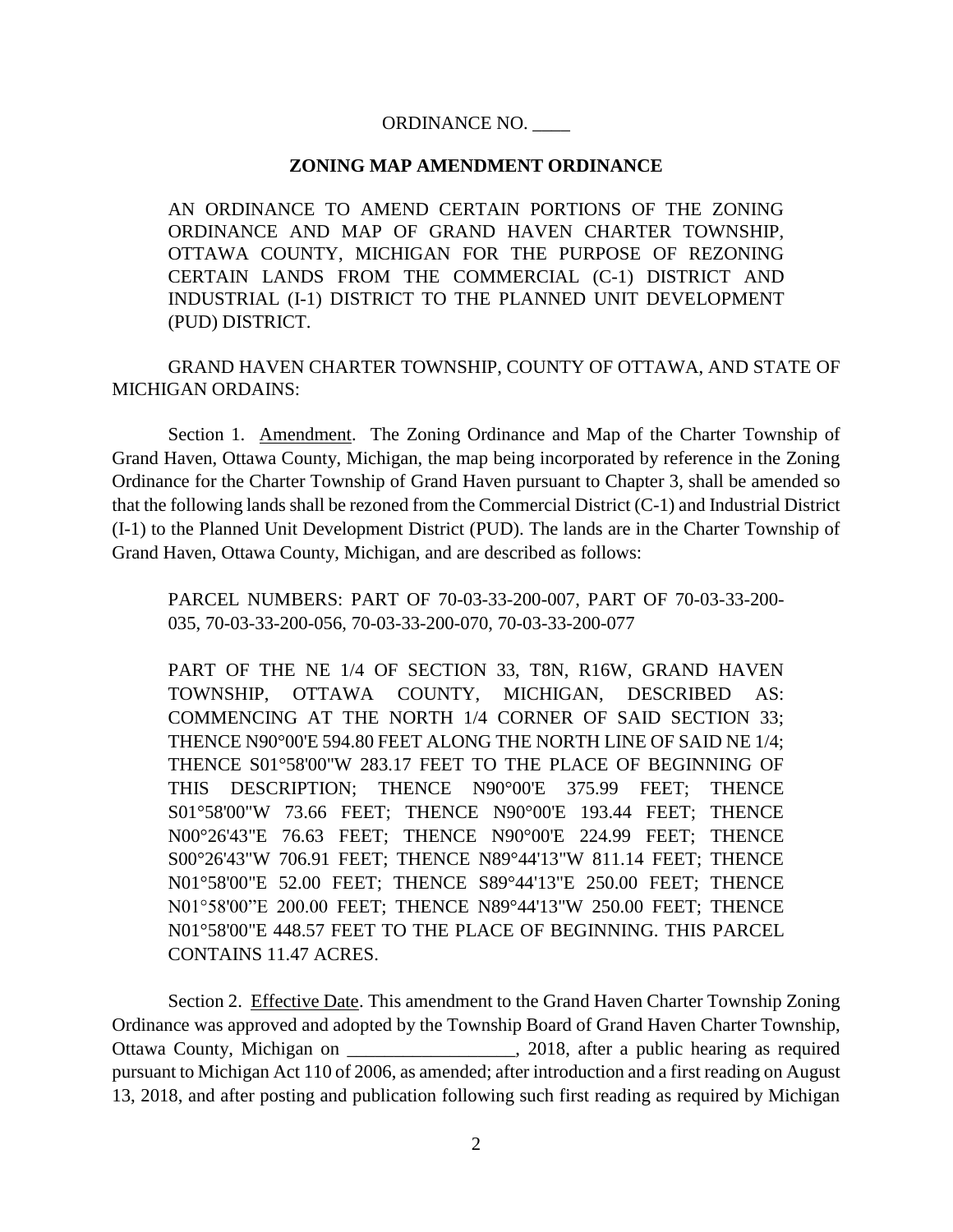Act 359 of 1947, as amended. This Ordinance shall be effective on \_\_\_\_\_\_\_\_\_\_\_\_\_\_\_

2018, which date is the eighth day after publication of a Notice of Adoption and Posting of the Zoning Map Amendment Ordinance in the *Grand Haven Tribune*, as required by Section 401 of Act 110, as amended. However, this effective date shall be extended as necessary to comply with the requirements of Section 402 of Act 110, as amended.

 $\overline{\phantom{a}}$  , and the contract of the contract of the contract of the contract of the contract of the contract of the contract of the contract of the contract of the contract of the contract of the contract of the contrac

Mark Reenders, Township Supervisor Laurie Larsen, Township Clerk